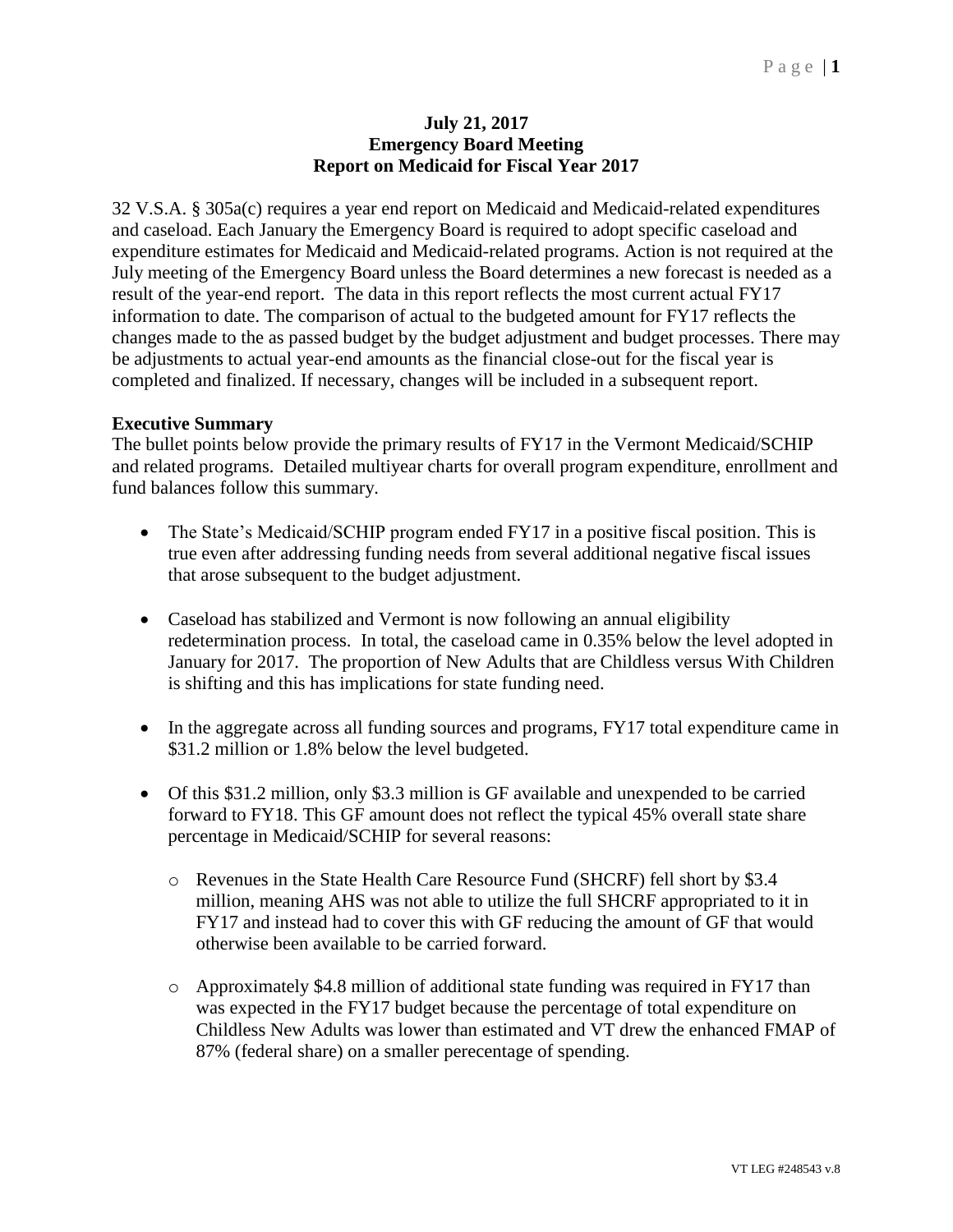- $\circ$  \$3.8 million of FY17 state share was provided via a lower transfer to the Human Services Caseload Reserve (HSCR), with the stipulation that if not needed these funds revert to be redeposited in to the HSCR. While this amount of GF is not available to be carried forward, the HSCR balance is brought up to \$10 million at FY17 close.
- o \$1.25m of GF carryforward was anticipated and relied upon as a source of state share in the FY18 budget as passed.
- o The Choices for Care program ended FY17 with \$1.1 gross million unexpended after transfers into the program. Portions of this amount reside in DDAIL with the remainder included in the GC carryforward. This gross amount falls below the 1% program reserve specified in the budget and means there are no FY17 savings available for program reinvestment.
- There are a number of issues that will need to be taken into consideration as the staff work group determines which portions of the FY17 year end result represent ongoing changes to trends and state funding requirements for the January 2018 Emergency Board update.
	- o Part of the \$31.2 million gross year end under expenditure result, may be due to invoice timing at the Brattleboro Retreat, preliminary analysis and outstanding invoices indicate a potential budget liability of \$5 to \$10 million gross related to this issue.
	- $\circ$  While drug rebates came in \$4.2 million gross over the level expected in FY17. There is an outstanding \$8 million GF liability from past overpayments of state only rebates. While this may dissipate over the time if netted from manufacturers' future rebate payments it could also become an immediate fiscal pressure.
	- o The Childless New Adult portion of gross expenditures appears to be continuing to shift and poses a potentially greater state GF fiscal impact for FY18.
	- o In FY17, \$3.5m GF was paid to BCBS after reconciling CY 2015 VHC enrolled QHP beneficiaries. No funds are budgeted in FY18 for CY 2016 reconciliation with BCBS. The current estimate is in the range of \$8-11 million GF. The funding of this payment will need to be addressed in budget adjustment.
- The consensus trend and state fund analysis for FY18 and FY19 will also need to consider:
	- $\circ$  The assumptions and savings targets embedded in FY18 including but not limited to; match on Woodside operations, emergency room use, care coordination, program integrity and third party payment as well as directives on the DSH and payment rate review.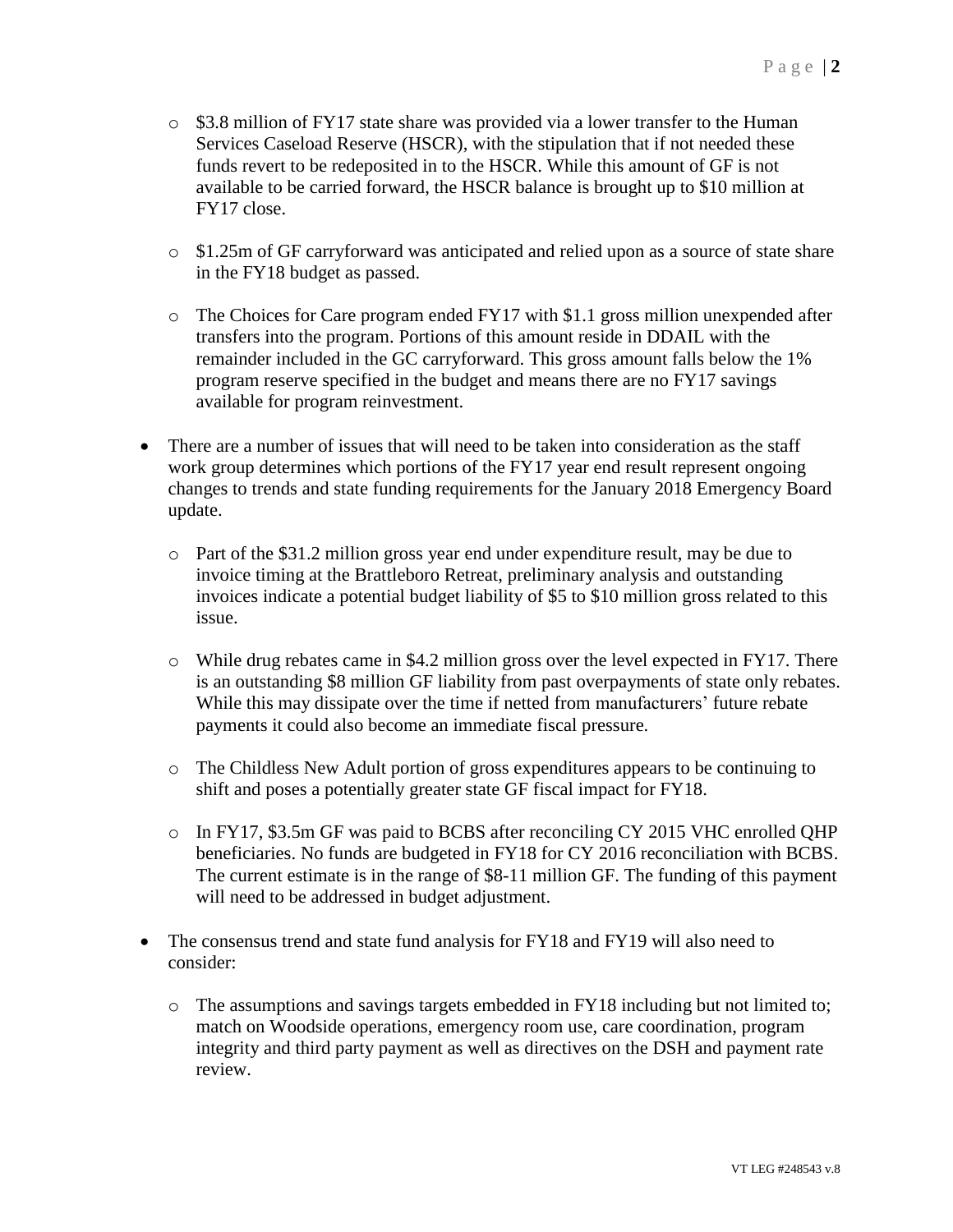- o The continuation and expansion of the ACO contract.
- o Changes required by the new Global Commitment Waiver including phase out and phase down of several Waiver Investments that include the school nurses investment, room and board and physician training as part of the UVM base grant.
- o While there is continued uncertainty regarding changes at the federal level in policy regarding health plans, subsidies and tax credits, for the time being this now appears to be less of an immediate FY18 concern. This fall will see a shorter, six-week open enrollment period, the past three years there had been a three month window. In addition there is a real probability that the federal budget process for FFY18 and/or federal administrative decisions could result in both policy and funding changes that impact Health Exchanges, Medicaid and SCHIP.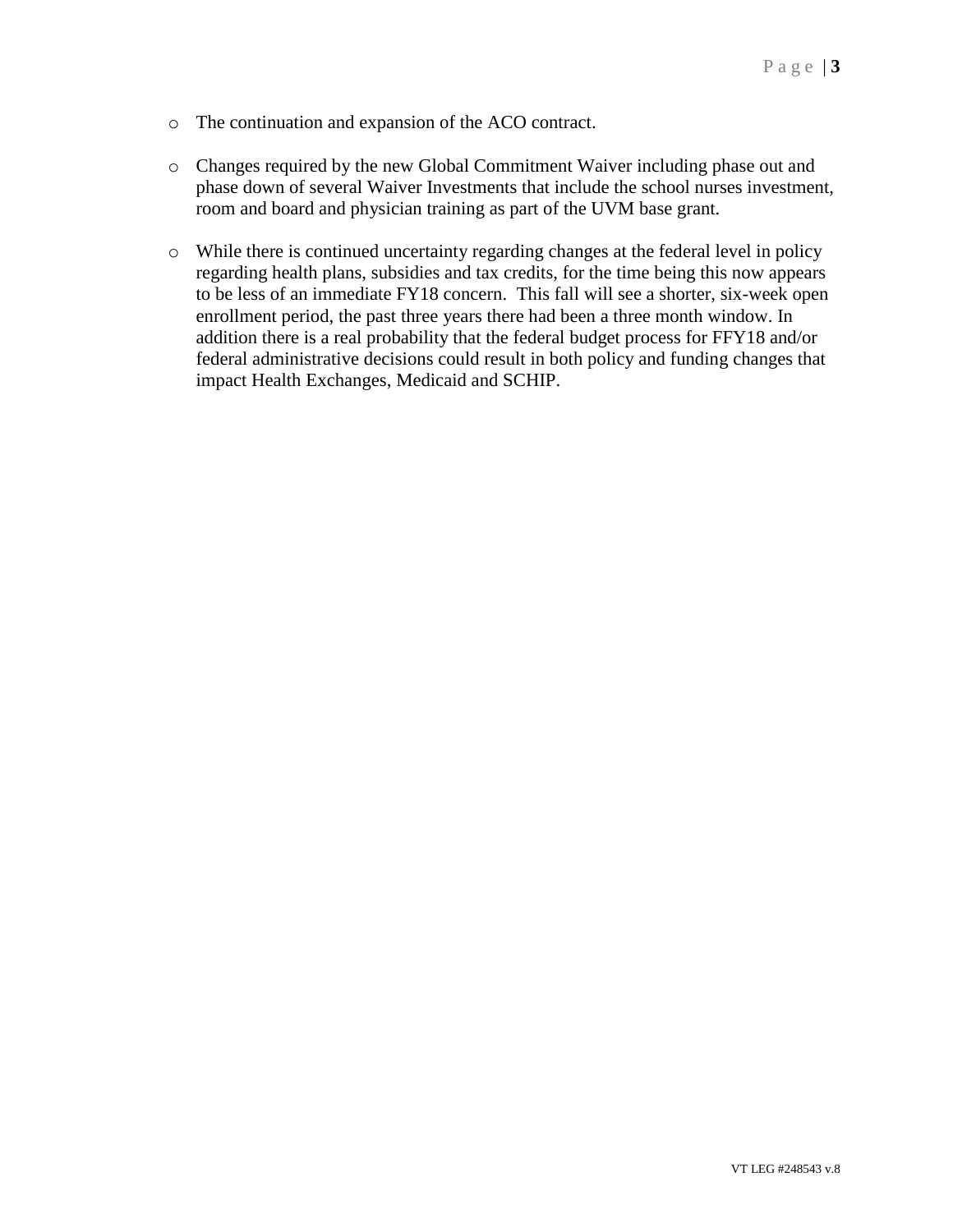| Avg Medicaid Caseload - FY13-FY17 and FY18 budgeted                                                                                                                                                                                     |             |             |             |             | <redeterminations (note2)=""></redeterminations> |             | <b>BUDGETED</b> |  |
|-----------------------------------------------------------------------------------------------------------------------------------------------------------------------------------------------------------------------------------------|-------------|-------------|-------------|-------------|--------------------------------------------------|-------------|-----------------|--|
| (Based on Monthly Enrollment)                                                                                                                                                                                                           |             | ACA 1/2 yr  |             |             | E-BRD                                            |             | E-BRD           |  |
|                                                                                                                                                                                                                                         | actual      | actual      | actual      | actual      | Jan. 2017                                        | actual      | Jan. 2017       |  |
| <b>AVERAGE ANNUAL CASELOAD</b>                                                                                                                                                                                                          | <b>FY13</b> | <b>FY14</b> | <b>FY15</b> | <b>FY16</b> | <b>FY17</b>                                      | <b>FY17</b> | <b>FY18</b>     |  |
| <b>Full/Primary Coverage (note1)</b>                                                                                                                                                                                                    |             |             |             |             |                                                  |             |                 |  |
| <b>Adult</b>                                                                                                                                                                                                                            |             |             |             |             |                                                  |             |                 |  |
| Aged, Blind, or Disabled (ABD) Adults                                                                                                                                                                                                   | 14,294      | 15,559      | 15,967      | 14,883      | 8,791                                            | 8,496       | 8,636           |  |
| <b>General Adults</b>                                                                                                                                                                                                                   | 11,387      | 12,959      | 17,339      | 20,050      | 15,848                                           | 15,125      | 15,222          |  |
| New Adult Childless- began 1/1/2014                                                                                                                                                                                                     | n/a         | 35,935      | 42,814      | 49,895      |                                                  | 42,194      |                 |  |
| New Adult w/Kids - began 1/1/2014                                                                                                                                                                                                       | n/a         | 7,522       | 10,379      | 12,810      | 59,021                                           | 17,711      | 59,063          |  |
| Childless % of total New Adult                                                                                                                                                                                                          | n/a         | 83%         | 80%         | 80%         | est. 80%                                         | 709         | est. 80%        |  |
| VHAP Adults - ended in 2014                                                                                                                                                                                                             | 37,468      | 36,817      | n/a         | n/a         | n/a                                              | n/a         | n/a             |  |
| adult subtotal                                                                                                                                                                                                                          | 63,149      | 71,975      | 86,499      | 97,639      | 83,661                                           | 83,526      | 82,921          |  |
| Children                                                                                                                                                                                                                                |             |             |             |             |                                                  |             |                 |  |
| Blind or Disabled (BD) Kids                                                                                                                                                                                                             | 3,702       | 3,652       | 3,654       | 3,243       | 2,490                                            | 2,365       | 2,459           |  |
| <b>General Kids</b>                                                                                                                                                                                                                     | 55,400      | 56,536      | 60,894      | 63,354      | 60,003                                           | 59,965      | 61,159          |  |
| SCHIP (Uninsured) Kids                                                                                                                                                                                                                  | 3,986       | 3,835       | 4,416       | 4,509       | 5,280                                            | 5,121       | 5,562           |  |
| child subtotal                                                                                                                                                                                                                          | 63,089      | 64,023      | 68,964      | 71,106      | 67,773                                           | 67,451      | 69,180          |  |
| <b>Subtotal - Full/Primary</b>                                                                                                                                                                                                          | 126,237     | 135,998     | 155,462     | 168,745     | 151,434                                          | 150,978     | 152,101         |  |
| Partial/Supplemental Coverage                                                                                                                                                                                                           |             |             |             |             |                                                  |             |                 |  |
| Choices for Care                                                                                                                                                                                                                        | 3,917       | 4,072       | 4,101       | 4,030       | 4,080                                            | 4,036       | 4,115           |  |
| <b>Waiver Moderates</b>                                                                                                                                                                                                                 | n/a         | n/a         | n/a         | 233         | 230                                              | 247         | 235             |  |
| <b>ABD Dual Eligibles</b>                                                                                                                                                                                                               | 17,179      | 17,481      | 18,309      | 18,734      | 17,758                                           | 17,556      | 18,007          |  |
| Rx-Pharmacy Only Programs                                                                                                                                                                                                               | 12,529      | 13,737      | 11,974      | 11,583      | 11,640                                           | 11,411      | 11,640          |  |
| Catamount - ended in 2014                                                                                                                                                                                                               | 11,483      | 12,387      | n/a         | n/a         | n/a                                              | n/a         | n/a             |  |
| ESI progs (VHAP&Catamount) - ended in 2014                                                                                                                                                                                              | 1,534       | 1,207       | n/a         | n/a         | n/a                                              | n/a         | n/a             |  |
| HIV (incl refugees and civil union pre ACA)                                                                                                                                                                                             | 507         | 329         | 119         | 120         | n/a                                              | 143         | n/a             |  |
| VPA-Vermont Premium Assistance (note3)                                                                                                                                                                                                  | n/a         | 10,886      | 16,906      | 14,893      | 17,915                                           | 17,961      | 16,854          |  |
| CSR-Cost Sharing Reduction - subset of VPA                                                                                                                                                                                              | n/a         | 3,447       | 5,322       | 4,976       | 5,646                                            | 5,816       | 5,646           |  |
| Underinsured Kids (ESI upto 312% FPL)                                                                                                                                                                                                   | 979         | 1,235       | 907         | 834         | 833                                              | 821         | 831             |  |
| <b>Subtotal -Partial/Supp</b>                                                                                                                                                                                                           | 49,663      | 62,743      | 52,315      | 50,426      | 52,455                                           | 52,176      | 51,682          |  |
| <b>Total Medicaid Enrollment</b>                                                                                                                                                                                                        | 175,900     | 198,740     | 207,777     | 219,171     | 203,889                                          | 203,153     | 203,783         |  |
|                                                                                                                                                                                                                                         |             |             |             |             |                                                  |             |                 |  |
| Notes 1 Some Full Coverage enrollees may have other forms of insurance.                                                                                                                                                                 |             |             |             |             |                                                  |             |                 |  |
| 2 Redetermination process began in Fall 2015 at 1,000 households/mo for most Categorical groups, and January 2016 at 9,000 households/mo for MAGI/VHC groups<br>3 VPA-Vermont Premium Assistance counts are subscribers not individuals |             |             |             |             |                                                  |             |                 |  |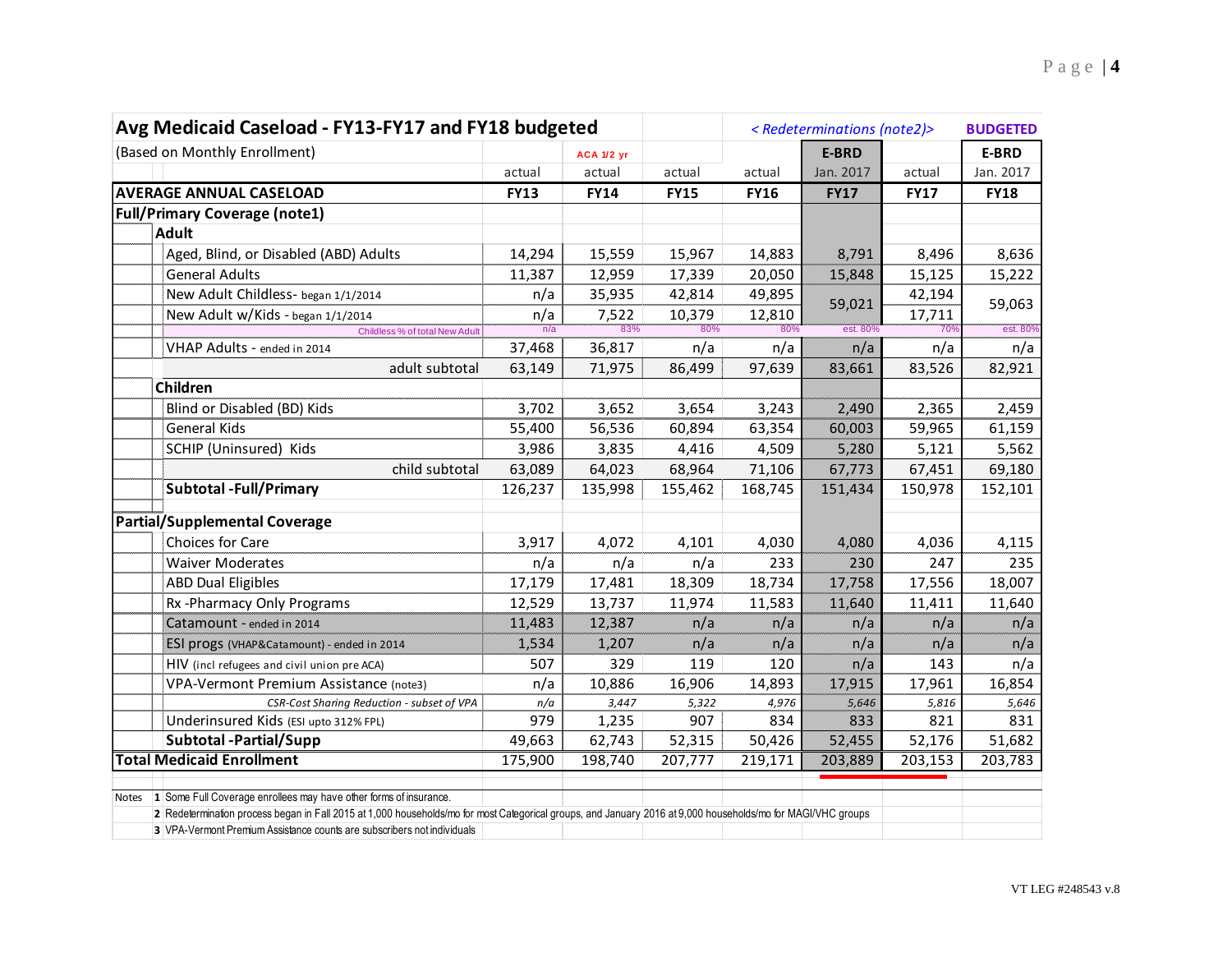| <b>Summary of Total Expenditures</b>                                                             |               |               |                |               |                 |                   |                  |
|--------------------------------------------------------------------------------------------------|---------------|---------------|----------------|---------------|-----------------|-------------------|------------------|
| Medicaid and Medicaid Related                                                                    |               |               | total Admin \$ | 101,878,207   | 107,500,336     | 101,909,972       | 103, 499, 347    |
|                                                                                                  |               |               |                |               |                 |                   |                  |
|                                                                                                  |               |               |                |               | <b>FY17</b>     |                   | <b>FY18</b>      |
|                                                                                                  | <b>FY13</b>   | <b>FY14</b>   | <b>FY15</b>    | <b>FY16</b>   | <b>Budgeted</b> | <b>FY17</b>       | <b>Budget</b>    |
|                                                                                                  | <b>Actual</b> | <b>Actual</b> | <b>Actual</b>  | <b>Actual</b> | thru all BAA    | <b>Final Est.</b> | <b>As Passed</b> |
| Non Capitated Administration                                                                     | 6,098,492     | 5,202,413     | 2,468,599      | n/a           | n/a             | n/a               | n/a              |
| <b>Medicaid Administration</b>                                                                   | n/a           | n/a           | n/a            | n/a           | 54,575,961      | 47,059,134        | 103,499,347      |
| <b>Global Commitment Waiver</b>                                                                  |               |               |                |               |                 |                   |                  |
| GC - Administration                                                                              | 83,170,036    | 73,458,966    | 89,009,358     | 101,878,207   | 52,924,375      | 54,850,838        |                  |
| GC - Program                                                                                     | 1,025,039,146 | 1,062,318,540 | 1,218,350,870  | 1,376,800,946 | 1,391,146,806   | 1,365,543,916     | 1,442,634,237    |
| GC - Choices for Care (CY 2015 now in GC)                                                        |               |               | 102,782,659    | 183,841,818   | 191,059,572     | 190,393,133       | 194,833,201      |
| GC - Investments (CNOM)                                                                          | 93,407,332    | 119,370,840   | 121,609,350    | 119,743,698   | 126,066,268     | 130,463,693       | 128,230,166      |
| GC - Certified (non -cash program & cnom)                                                        | 26,914,096    | 27,799,832    | 29,279,458     | 32,698,831    | 28,082,571      | 28,059,203        | 26,452,991       |
|                                                                                                  | 1,228,530,610 | 1,284,909,634 | 1,463,720,209  | 1,636,377,827 | 1,604,285,495   | 1,585,265,378     | 1,603,023,529    |
|                                                                                                  |               |               |                |               |                 |                   |                  |
| Choices For Care / Money Follows the Person                                                      | 199,033,009   | 205,224,249   | 108,013,364    | 3,263,786     | 2,750,001       | 2,244,110         | 1,650,000        |
| Exchange Cost Sharing Subsidy (State Only)                                                       |               | 332,623       | 1,138,775      | 1,186,720     | 1,232,289       | 1,355,318         | 1,232,289        |
| Exchange Vermont Premium Assistance (State Only)                                                 |               | 610,022       | 140,293        | 10,097        |                 | (62, 232)         |                  |
|                                                                                                  |               |               |                |               |                 |                   |                  |
| Pharmacy - State Only                                                                            | (1,518,496)   | 1,004,506     | 1,256,966      | (2,752,230)   | 2,959,869       | 408,443           | 4,208,317        |
| <b>DSH</b>                                                                                       | 37,448,781    | 37,448,781    | 37,448,781     | 37,448,781    | 37,448,781      | 37,448,780        | 27,448,780       |
| Clawback (state only funded)                                                                     | 25,971,679    | 25,833,314    | 25,888,658     | 29,011,845    | 33,750,064      | 31,738,186        | 36,207,593       |
|                                                                                                  |               |               |                |               |                 |                   |                  |
| <b>SCHIP</b>                                                                                     | 8,997,996     | 9,584,604     | 10,373,932     | 9,787,010     | 11,285,329      | 11,636,217        | 12,017,810       |
| Total                                                                                            | 1,504,562,071 | 1,570,150,146 | 1,650,449,577  | 1,714,333,836 | 1,748,287,789   | 1,717,093,332     | 1,789,287,664    |
|                                                                                                  | 10.1%         | 4.4%          | 5.1%           | 3.9%          | 2.0%            | 0.2%              | 2.3%             |
| <b>Notes</b>                                                                                     |               |               |                |               |                 |                   |                  |
| Admin expenses moved out of GC waiver under new terms effective January 1, 2017                  |               |               |                |               |                 |                   |                  |
| GC Program includes capitated payments to ACO beginning in February 2017                         |               |               |                |               |                 |                   |                  |
| FY15 Choice For Care included in GC - Jan 1. 2015                                                |               |               |                |               |                 |                   |                  |
| FY13 GC Program includes \$60m for GME representing both the FY12 and FY13 years                 |               |               |                |               |                 |                   |                  |
| Most of the Buy-In program is included in the GC waiver and a small portion is in the CFC waiver |               |               |                |               |                 |                   |                  |
|                                                                                                  |               |               |                |               |                 |                   |                  |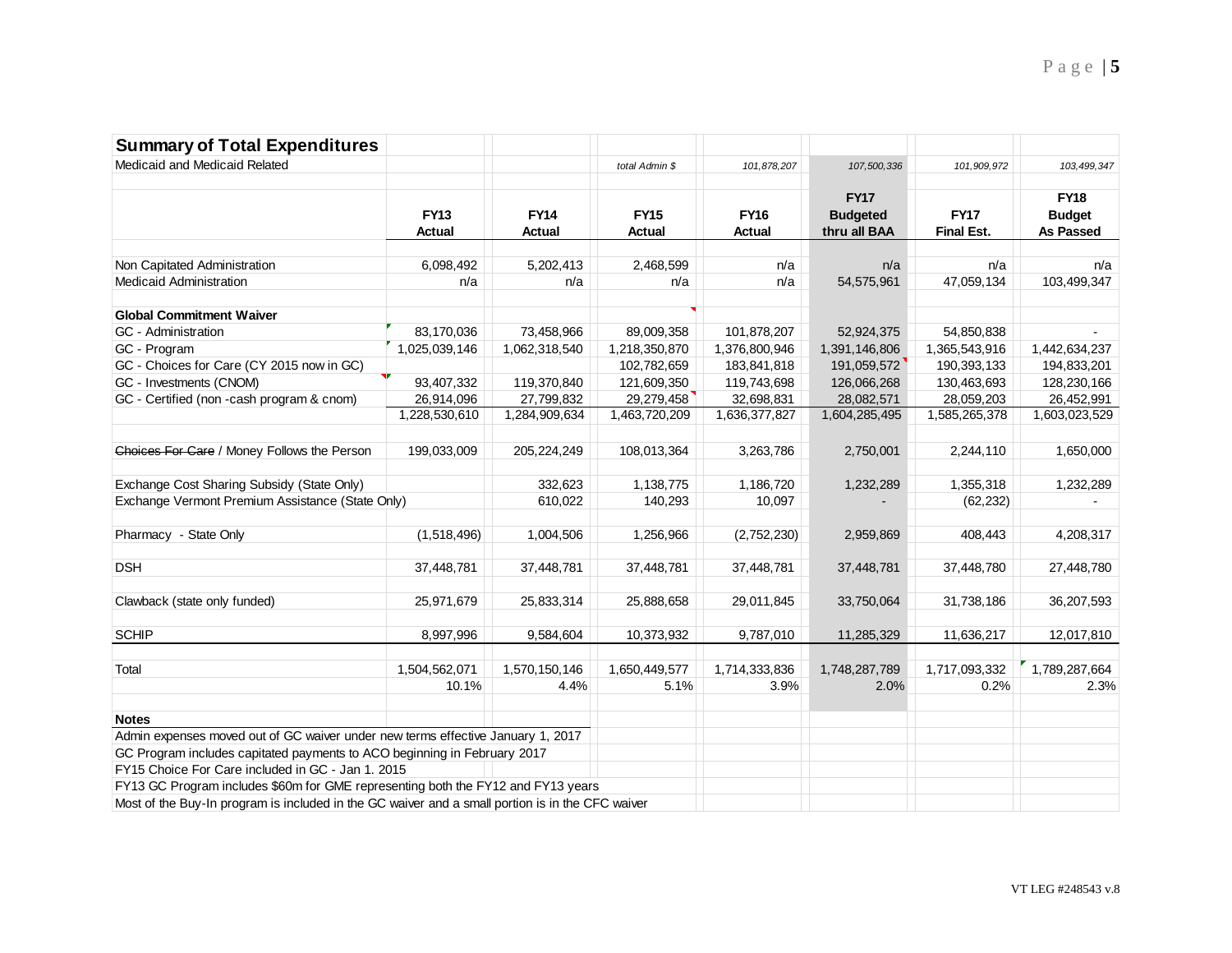|     | <b>Choices for Care Year End Summary - SFY17</b>                                         |   |                       |           |                                 |     |                                      |                            |                               |                            |                        |                                         |
|-----|------------------------------------------------------------------------------------------|---|-----------------------|-----------|---------------------------------|-----|--------------------------------------|----------------------------|-------------------------------|----------------------------|------------------------|-----------------------------------------|
|     | CFC is managed as one budget, categories are estimated but funding is fluid within them. |   |                       |           |                                 |     |                                      |                            |                               |                            |                        |                                         |
|     | DeptID - 34100160000                                                                     |   |                       |           |                                 |     |                                      |                            |                               |                            |                        |                                         |
|     |                                                                                          |   |                       |           |                                 |     |                                      |                            | <b>State Share Amt</b>        |                            | State Share convert to |                                         |
| LTC | SFY17<br>Plan\$s Available                                                               |   | SFY17<br>Expend and   |           | Bal. of SFY17 Approp<br>by fund |     | as of FY17 Year End<br>Available for |                            | Gross GC Amt<br>Available For |                            |                        |                                         |
|     |                                                                                          |   |                       |           |                                 |     |                                      |                            |                               |                            |                        |                                         |
|     |                                                                                          |   | (Final Appropriation) | Obligated |                                 |     |                                      | <b>CF/Savings Reinvest</b> |                               | <b>CF/Savings Reinvest</b> |                        |                                         |
|     | H&CB Money Follows the                                                                   |   |                       |           |                                 |     |                                      |                            |                               |                            |                        | GF grossed up using SFY18 state         |
|     | Person GF                                                                                | S | 753,721               | \$        | 512,724                         | \$  | 240,997                              | \$                         | 240,997                       | \$                         | 520,737                | share rate of 46.28%.                   |
|     | H&CB Money Follows the                                                                   |   |                       |           |                                 |     |                                      |                            |                               |                            |                        |                                         |
|     | Person FF                                                                                |   | 1,996,280             | \$        | 1,731,386                       | \$  | 264,894                              | \$                         |                               | Ś                          |                        |                                         |
|     | <b>H&amp;CB GC</b>                                                                       |   | 67,993,671            | \$        | 67,347,317                      | \$  | 646,354                              | \$                         | 295,254                       | Ś                          | 637,974                |                                         |
|     | Nursing Home GC                                                                          |   | 123,065,901           | \$        | 123,045,815                     | \$  | 20,086                               | \$                         | 9,175                         | Ś                          | 19,825                 |                                         |
|     |                                                                                          |   |                       |           |                                 |     |                                      |                            |                               |                            |                        | Balance available is less than          |
|     |                                                                                          |   |                       |           |                                 |     |                                      |                            |                               |                            |                        | the 1% reserve. (1% of SFY17            |
|     | LTC Subtotal all funds                                                                   |   | 193,809,573           | \$        | 192,637,243                     | \$. | 1,172,330                            | \$                         | 545,426                       | S                          |                        | 1,178,536 CFC-LTC expenses)             |
|     |                                                                                          |   |                       |           |                                 |     |                                      |                            |                               |                            |                        |                                         |
|     |                                                                                          |   |                       |           |                                 |     |                                      |                            |                               |                            |                        | 1% reserve requirement,                 |
|     |                                                                                          |   |                       |           |                                 |     |                                      |                            |                               |                            |                        | calculated by taking 1% of              |
|     |                                                                                          |   |                       |           |                                 |     |                                      |                            |                               |                            |                        | 1,926,372 SFY17 expenses (if available) |
|     |                                                                                          |   |                       |           |                                 |     |                                      |                            |                               |                            |                        | Amount available for                    |
|     |                                                                                          |   |                       |           |                                 |     |                                      |                            |                               |                            |                        | 0 "reinvestment" (if available)         |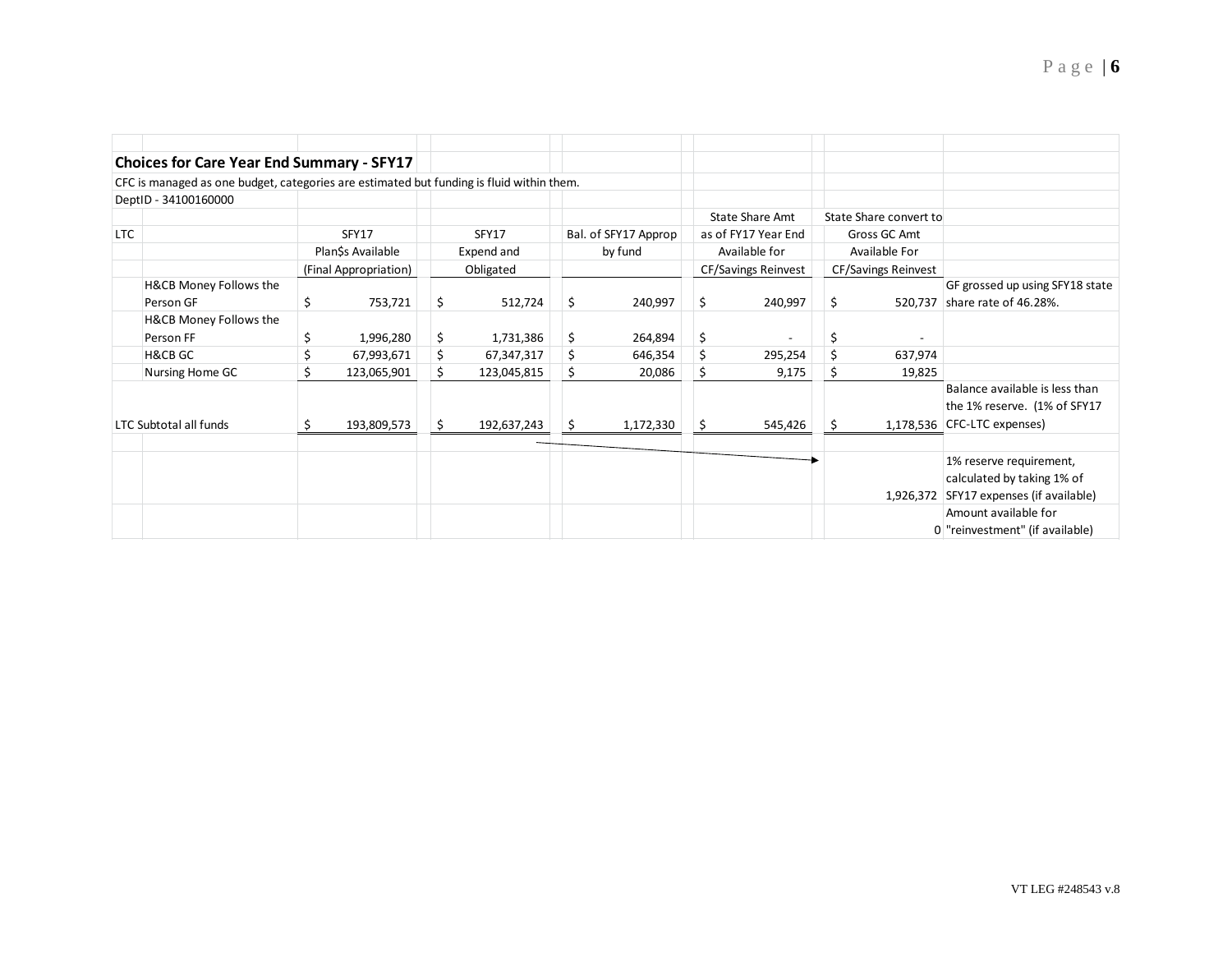| Global Commitment - Cash Balance Sheet - FY13 to FY18                                                                                                                                                                        |                    |                    |                     |                    |                                |                    | up to \$10m<br>authorized      |
|------------------------------------------------------------------------------------------------------------------------------------------------------------------------------------------------------------------------------|--------------------|--------------------|---------------------|--------------------|--------------------------------|--------------------|--------------------------------|
|                                                                                                                                                                                                                              | <b>FY13 Actual</b> | <b>FY14 Actual</b> | <b>FY15 Actuals</b> | <b>FY16 Actual</b> | <b>FY17</b><br><b>Budgeted</b> | <b>FY17 Actual</b> | <b>FY18</b><br><b>Budgeted</b> |
| <b>Revenues - Cash Capitated Payments</b>                                                                                                                                                                                    | 1,192,428,821      | 1,190,118,931      | 1,442,945,241       | 1,633,975,029      | 1,573,400,783                  | 1,554,409,832      | 1,572,993,549                  |
| <b>Expenses - Cash Capitated</b>                                                                                                                                                                                             |                    |                    |                     |                    |                                |                    |                                |
| <b>Administration</b>                                                                                                                                                                                                        | 83,170,036         | 73,458,966         | 89,009,358          | 101,878,207        | 52,924,375                     | 54,850,838         |                                |
| Program                                                                                                                                                                                                                      | 1,025,039,145      | 1,064,279,995      | 1,223,822,043       | 1,382,057,091      | 1,397,212,281                  | 1,371,894,644      | 1,448,340,372                  |
| Investment                                                                                                                                                                                                                   | 84,339,985         | 109,465,255        | 112,000,874         | 110,777,644        | 123,264,127                    | 127,661,650        | 124,653,177                    |
| <b>Total Cash Expenses</b>                                                                                                                                                                                                   | 1,192,549,166      | 1,247,204,216      | 1,424,832,275       | 1,594,712,942      | 1,573,400,783                  | 1,554,407,132      | 1,572,993,549                  |
| <b>Transfer to 27/53 Reserve</b>                                                                                                                                                                                             | n/a                | n/a                | n/a                 | n/a                | (5,287,591)                    | (5,287,591)        | (1,700,000)                    |
| <b>Transfer to GF - Corp Tax Refund Offset</b>                                                                                                                                                                               | n/a                | n/a                | n/a                 | n/a                | n/a                            | n/a                |                                |
| <b>Change in Fund Balance</b>                                                                                                                                                                                                | (120, 345)         | (57,085,285)       | 18,112,966          | 39,262,087         | (5,287,591)                    | (5,284,891)        | (1,700,000)                    |
| <b>Prior Year Fund Balance</b>                                                                                                                                                                                               | 86,662,450         | 86,542,106         | 29,456,821          | 47,569,787         | 86,831,874                     | 86,831,874         | 81,546,983                     |
| <b>Total Fund Balance</b>                                                                                                                                                                                                    | 86,542,106         | 29,456,821         | 47,569,787          | 86,831,874         | 81,544,283                     | 81,546,983         | 79,846,983                     |
| Non-capitated administrative expenses (1)                                                                                                                                                                                    | 6,098,492          | 6,291,473          | 2,468,599           |                    |                                |                    |                                |
| Non-cash expenses <sup>(2)</sup>                                                                                                                                                                                             | 26,914,096         | 27,799,832         | 29,311,669          | 32,698,831         | 28,082,571                     | 28,059,203         | 26,452,991                     |
| Non-cash revenues (3)                                                                                                                                                                                                        | 26,914,096         | 27,799,832         | 29,311,669          | 32,698,831         | 28,082,571                     | 28,059,203         | 26,452,991                     |
| Notes:                                                                                                                                                                                                                       |                    |                    |                     |                    |                                |                    |                                |
| $(1)$ Non-capitated expenses are cash expenses but are paid outside of capitation pmt and do not affect<br>fund balance. Effective 1/1/15, with consolidation of CFC into GC these expenses are now part of the<br>GC Admin. |                    |                    |                     |                    |                                |                    |                                |